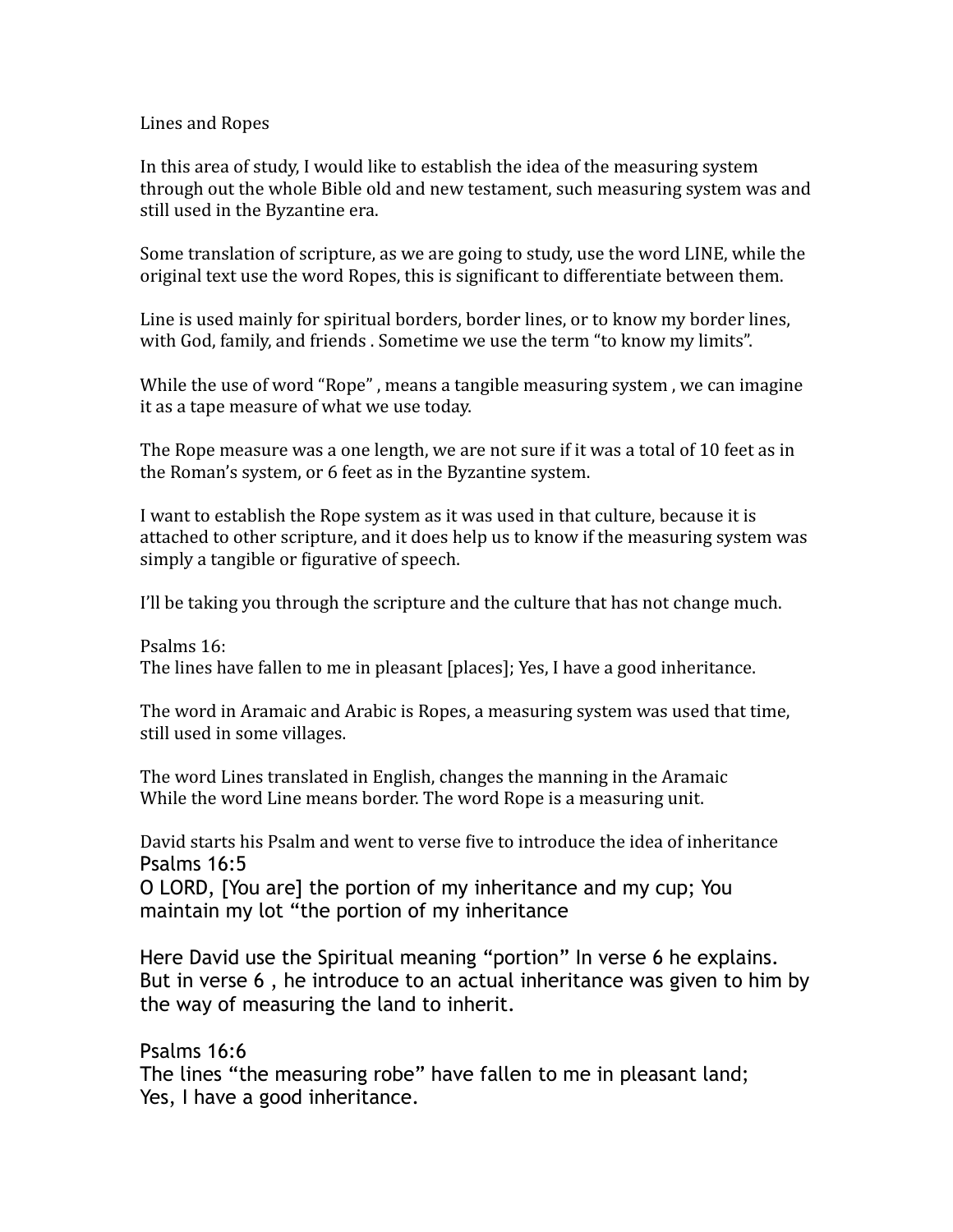That means, I'm happy about such fair dividing the land, and receiving my part. The word "good", means, I like such inheritance.

The same word, Rope is used In 2 Samuel 8:2

Then he defeated Moab. Forcing them down to the ground, he measured them off with a line. With two lines he measured off those to be put to death, and with one full line those to be kept alive. So the Moabites became David's servants, [and] brought tribute.

Lines to divide borders is deferent from Rope to set such borders

Pleasant land, the fertile land of Israel, one of many names of the Land.

Israel, Palestine, The Land, the Holy City, Zion. The Pleasant Land.

Ho to inherit the eternal life:

Matthew 19:16 Now behold, one came and said to Him, "Good **[fn]** Teacher, what good thing shall I do that I may have eternal life?"

Mark 10: 25 And behold, a certain lawyer stood up and tested Him, saying, "Teacher, what shall I do to inherit eternal life?"

Luke 18:18 Now a certain ruler asked Him, saying, "Good Teacher, what shall I do to inherit eternal life?"

David is saying, a land was measured for me to inherit, how pleasant to inherit in the pleasant land.

Robes are used and still in remote villages to measure and settle arguments of lands, irrigation system, borders.

David measuring his enemy, he measured them off with a line.

2 Samuel 8:2

Then he defeated Moab. Forcing them down to the ground, he measured them off with a line. With two lines he measured off those to be put to death, and with one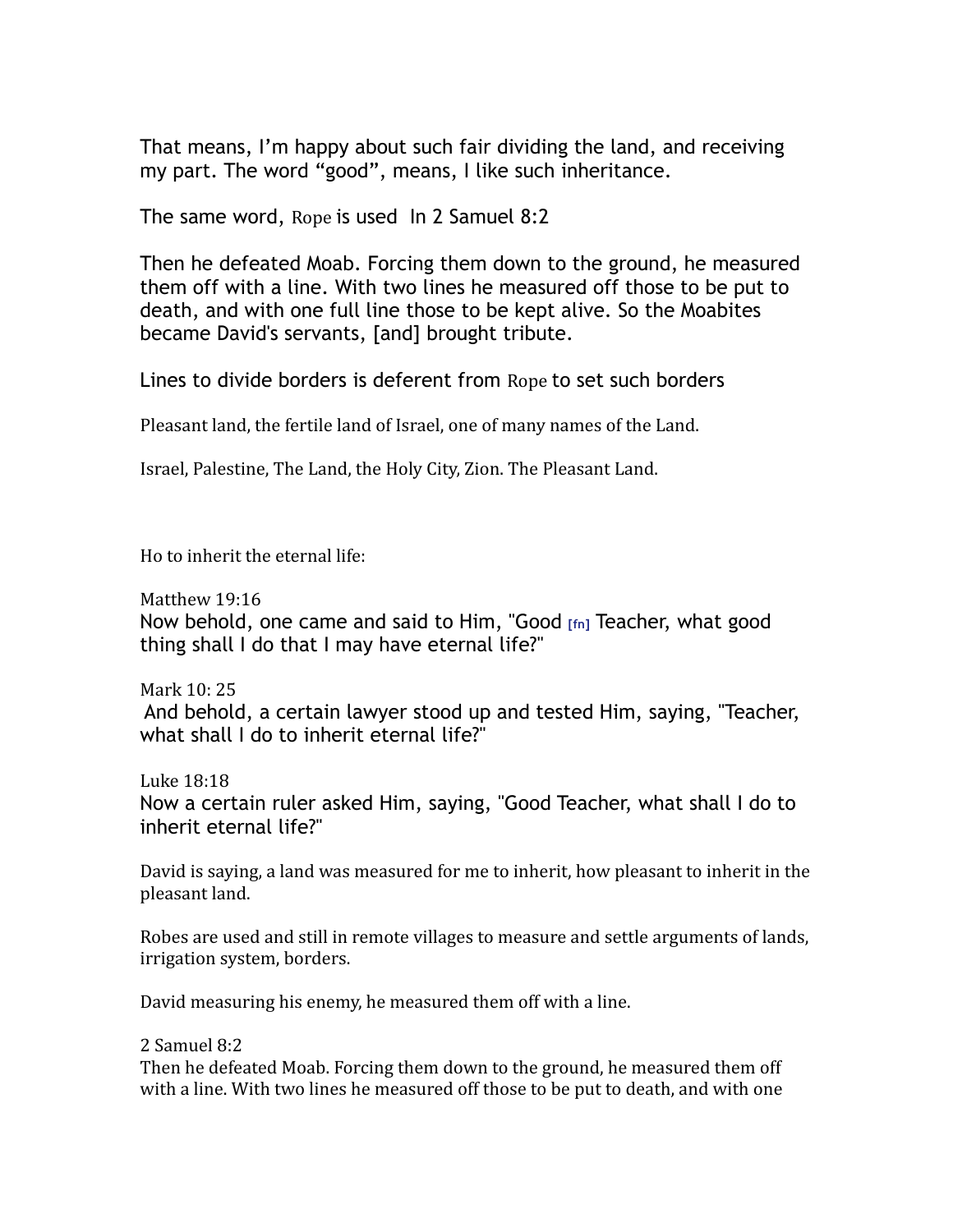full line those to be kept alive. So the Moabites became David's servants, [and] brought tribute.

Israel inheritance

He also drove out the nations before them, Allotted them an inheritance by survey, And made the tribes of Israel dwell in their tents.

God measure us: Zachariah 2: 1-2

Then I raised my eyes and looked, and behold, a man with a measuring line in his hand. So I said, "Where are you going?" And he said to me, "To measure Jerusalem, to see what [is] its width and what [is] its length."

The enemy measure us:

And they blessed Rebekah and said to her: "Our sister, [may] you [become The mother of] thousands of ten thousands; And may your descendants possess The gates of those who hate them."

Lines for judgment:

Amos 7:17

"Therefore thus says the LORD: 'Your wife shall be a harlot in the city; Your sons and daughters shall fall by the sword; Your land shall be divided by [survey] line; You shall die in a defiled land; And Israel shall surely be led away captive From his own land.' "

Micah 2:5

Therefore you will have no one to determine boundaries **[fn]** by lot In the assembly of the LORD.

Spiritual Lines to divide:

Therefore you will have no one to determine boundaries "lines to measure" **[fn]** by lot In the assembly of the LORD.

My line inheritance now: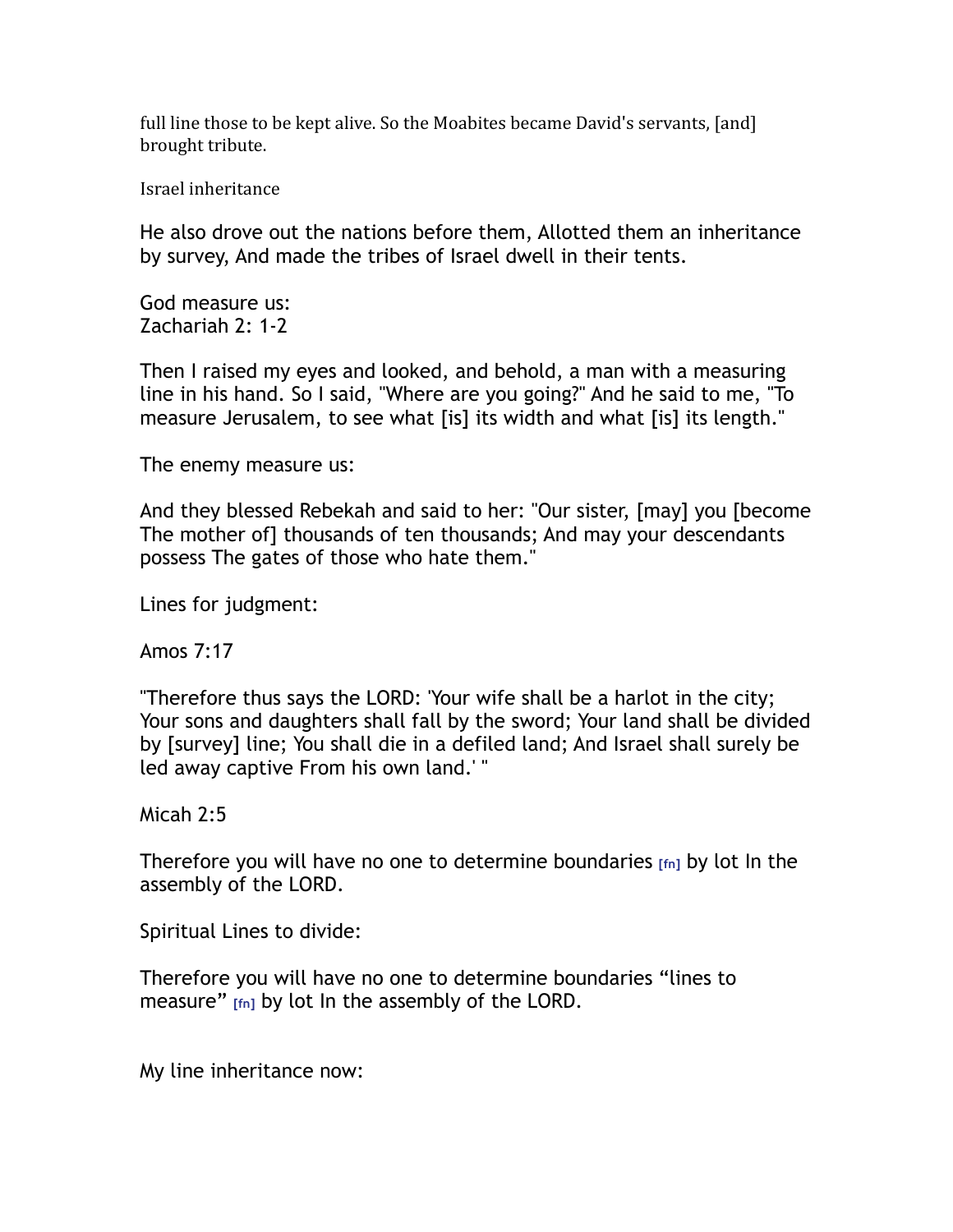Mathew 19:29

"And everyone who has left houses or brothers or sisters or father or mother or wife **[fn]** or children or lands, for My name's sake, shall receive a hundredfold, and inherit eternal life.

What is the measure line?

Give and you shall be giving;

A saying in the Middle East:

My Father inflicted this on me and I did not inflict on others

The disciples asked Jesus about the blind man, who committed sin, him or his father. The idea of inheriting my parent result of their wrong doing.

What did you inherit:

Daniel chapter 5, an account of Belshazzar the king who inherited the vessels from his father Nebuchadnezzaber and used it to drink wine. Then he was meausred 

While he tasted the wine, Belshazzar gave the command to bring the gold and silver vessels which his father Nebuchadnezzar had taken from the temple which [had been] in Jerusalem, that the king and his lords, his wives, and his concubines might drink from them. verses 25-27

"And this is the inscription that was written: MENE, **[fn]** MENE, TEKEL, **[fn]** UPHARSIN. **[fn]** 

"This [is] the interpretation of [each] word. MENE: God has numbered your kingdom, and finished it;

"TEKEL: You have been weighed in the balances, and found wanting; Borders of the Nile in Egypt, before and after the flood

Type of measures in the Middle East

Cheating in measures

God measured the waters in His hands. Isaiah

The girl at marriage, is measured by making coffee, or serving a tea, filled to the brim without spilling a drop of tea